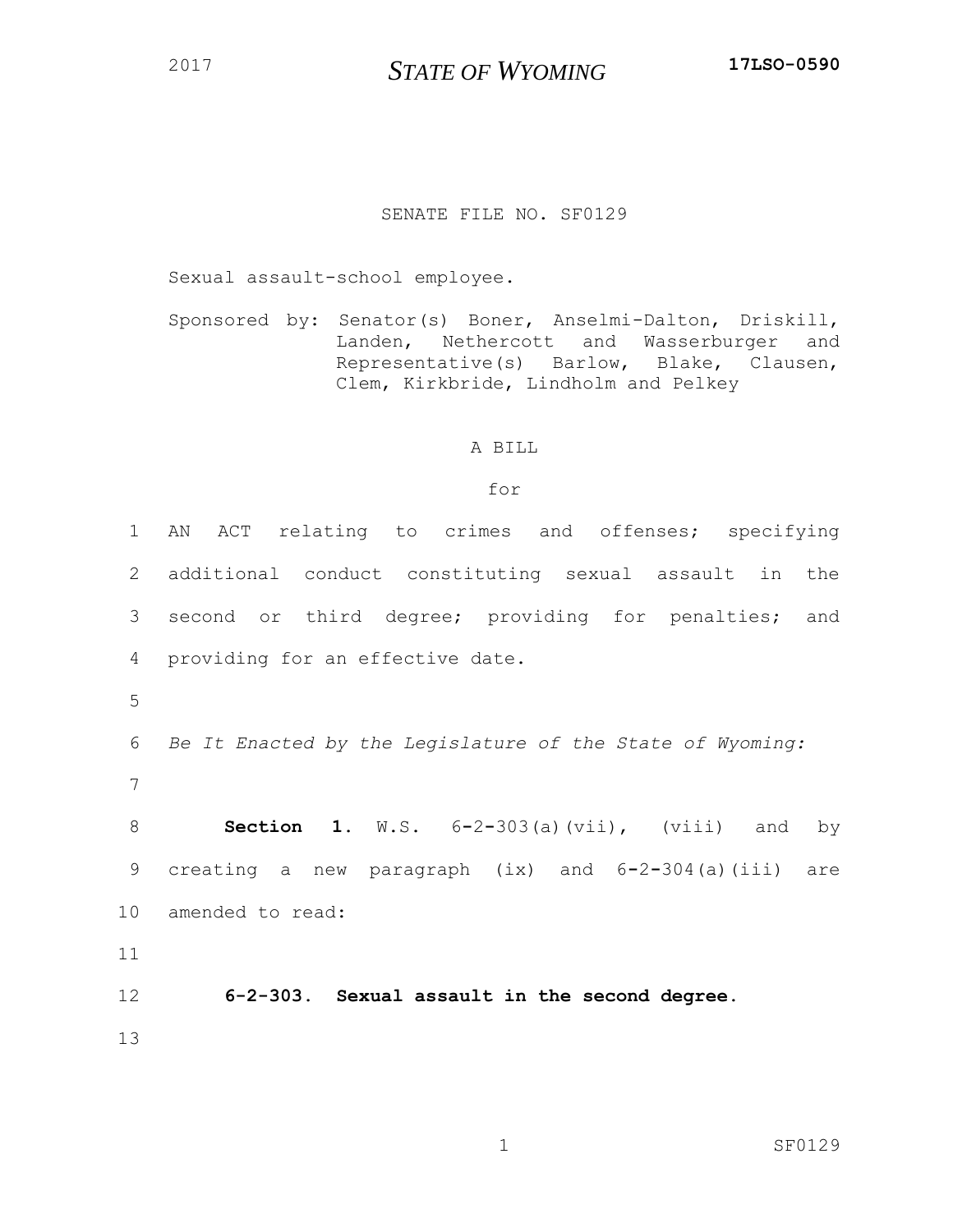(a) Any actor who inflicts sexual intrusion on a victim commits sexual assault in the second degree if, under circumstances not constituting sexual assault in the first degree:

 (vii) The actor is an employee, independent contractor or volunteer of a state, county, city or town, or privately operated adult or juvenile correctional system, including but not limited to jails, penal institutions, detention centers, juvenile residential or rehabilitative facilities, adult community correctional facilities or secure treatment facilities and the victim is known or should be known by the actor to be a resident of such facility or under supervision of the correctional 15 system; $-\sigma$ r

 (viii) The actor inflicts sexual intrusion in treatment or examination of a victim for purposes or in a manner substantially inconsistent with reasonable medical 20 practices; - or

 (ix) The actor is an employee or volunteer of a public or private school attended by students in any grade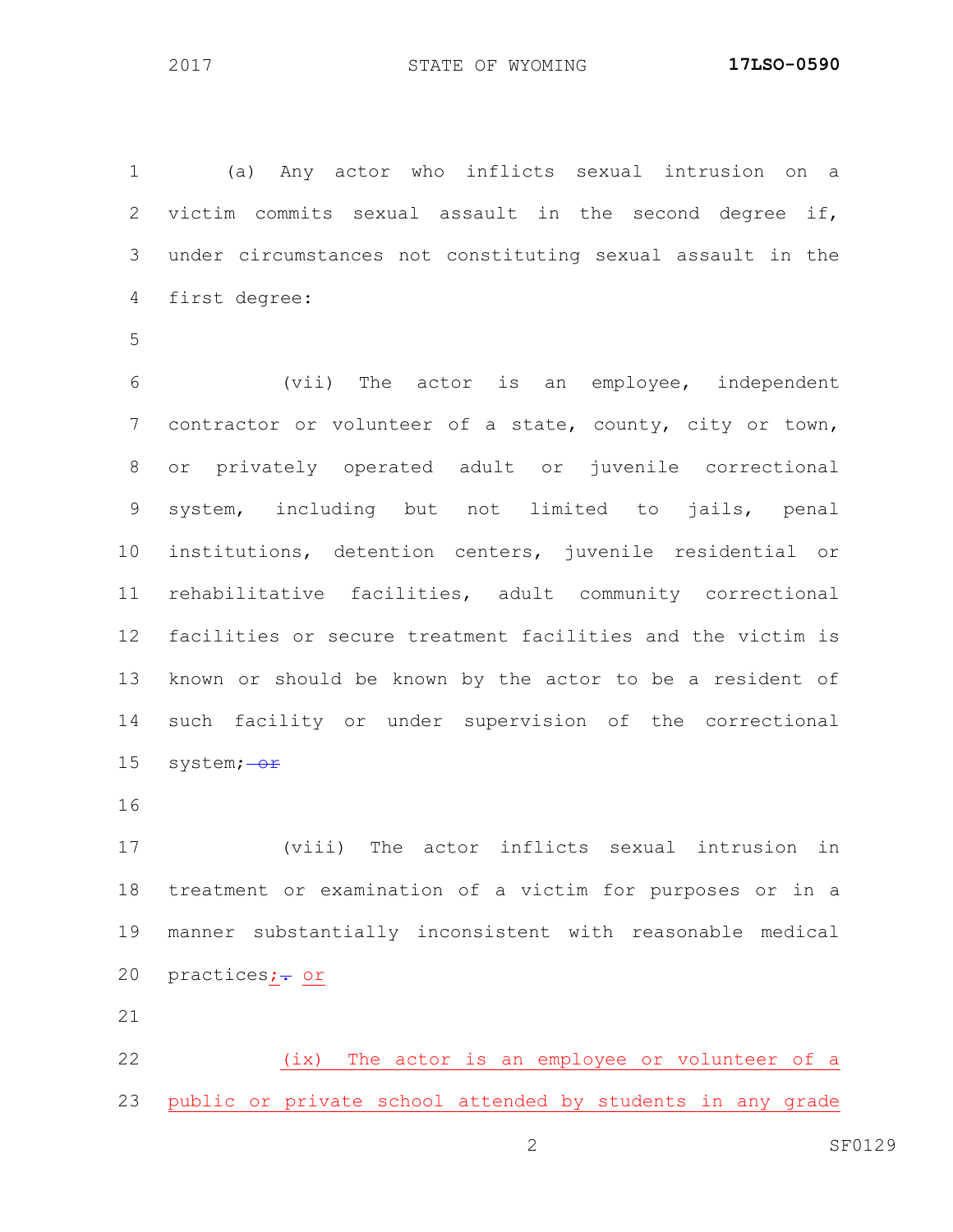| $\mathbf 1$ | kindergarten through twelfth who, by virtue of their         |
|-------------|--------------------------------------------------------------|
| 2           | employment or volunteer relationship with the school, has    |
| 3           | interaction with the victim who is a student or participant  |
| 4           | in the activities of the school and is more than four (4)    |
| 5           | years older than the victim.                                 |
| 6           |                                                              |
| 7           | (b) A person is guilty of sexual assault in the              |
| 8           | second degree if he subjects another person to sexual        |
| 9           | contact and causes serious bodily injury to the victim       |
| 10          | under any of the circumstances listed in W.S. 6-2-302(a)(i)  |
| 11          | through (iv) or paragraphs (a)(i) through (vii) and (ix) of  |
| 12          | this section.                                                |
| 13          |                                                              |
| 14          | 6-2-304. Sexual assault in the third degree.                 |
| 15          |                                                              |
| 16          | (a) An actor commits sexual assault in the third             |
|             | 17 degree if, under circumstances not constituting sexual    |
|             | 18 assault in the first or second degree:                    |
| 19          |                                                              |
| 20          | (iii) The actor subjects a victim to sexual                  |
| 21          | contact under any of the circumstances of W.S.               |
|             | 22 6-2-302(a)(i) through (iv) or 6-2-303(a)(i) through (vii) |